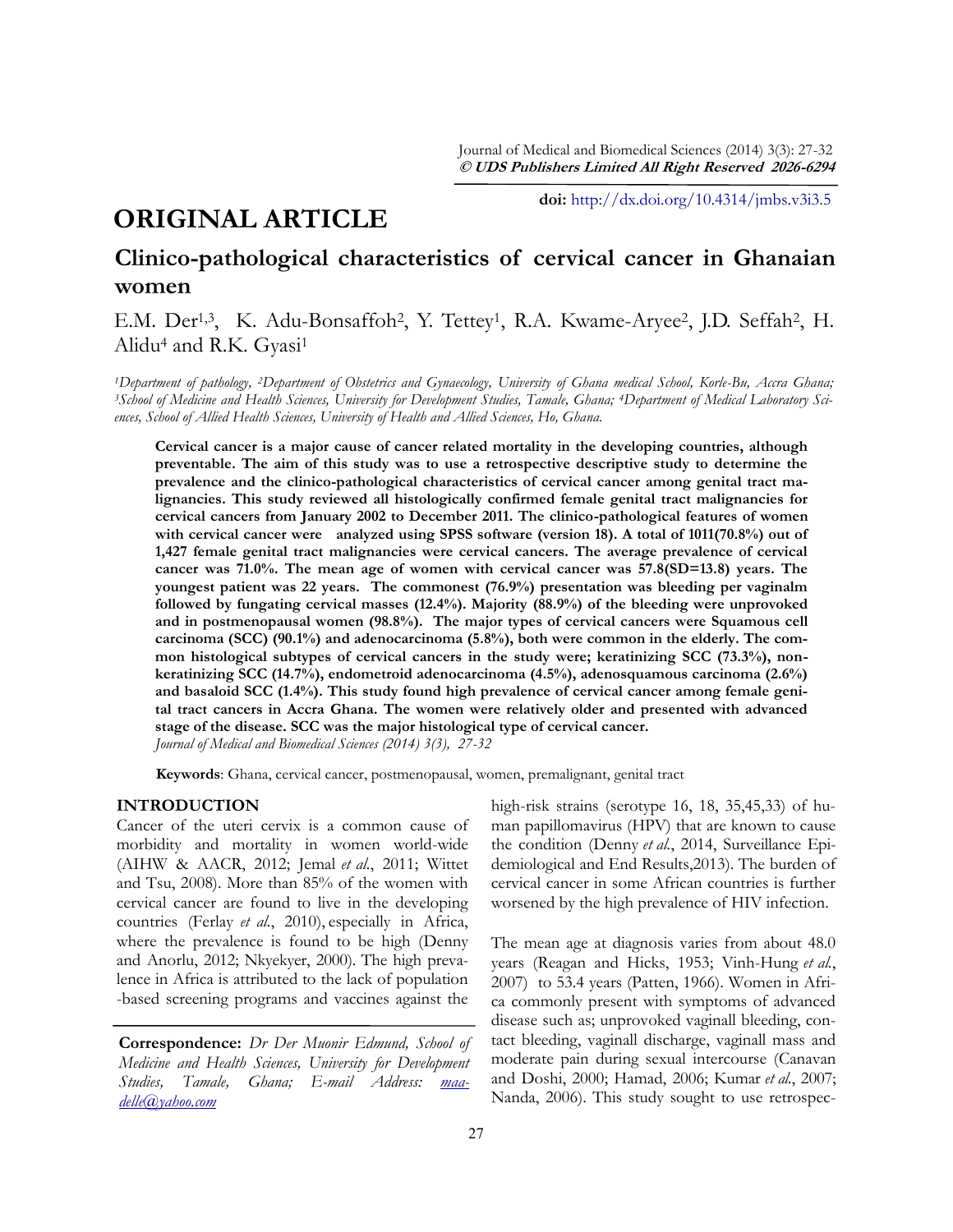tive descriptive study to determine the prevalence and the clinico-pathological characteristics of cervical cancer in women diagnosed with genital tract malignancies and offer recommendations.

## **MATERIALS AND METHODS**

### **Study design**

This retrospective histopathological descriptive study was conducted in the Department of Pathology, Korle-Bu Teaching Hospital. This is the largest tertiary Teaching hospital in Ghana.

#### **Data collection and statistical analysis**

All histologic reports from 2002 to 2011 were reviewed for cases of female genital tract malignancies. For each case the patient's age, clinical symptoms and the histological subtype were abstracted. Data were entered into SPSS software (version 18), and analyzed. Results were presented in a bar charts and frequency tables. All the investigations were done on paraffin-embedded tissues and the diagnoses were based on H&E stained slides.

### **RESULTS**

During the study period, 1,427 female genital tract malignancies cases were reviewed. Of these cases (i.e. 1,427 reviewed cases), 1,011(70.8%) were cervical carcinomas. The average annual prevalence of cervical carcinomas was 71.0%. The lowest prevalence 61.9% was recorded in 2008 while the highest prevalence of 78.5% was recorded in 2006 (Figure 1). The ages of women with cervical cancer ranged from 22 to 96 years with a mean age of 57.8 (SD=13.8) years. More than 90.0% of the women were older than 40 years.

A total of 863(85.4%) out of the 1,011 women had symptoms at presentation, 664(76.9%) of whom had bleeding per vaginalm. The great majority (88.9%) of the bleeding were unprovoked and in postmenopausal women (98.8%) (Table 1 and 2) The second most common symptom of cervical cancer was fungating (ulcerated) cervical masses 107(12.4%) (Table 2). Duration of symptoms at presentation was available for 209(20.7%). About 40% (43.1%) of the women with symptoms, presented within three



**Figure 1: Prevalence of cervical cancer among female genital tract malignancies stratified by year**

months of noticing the symptom. Cervical cancer was commonly (93.7%) diagnosed in small surgical biopsy specimens (Table 2).

The major types of cervical cancer in this study were: squamous cell carcinoma (SCC) 908(90.1%), adenocarcinoma 59(5.8%) and adenosquamous carcinoma 26(2.6%) (Table 3). Of the 908 SCC**,**  741(81.6) were keratinizing, with 149(16.4%) nonkeratinizing and basaloid 14(1.5%). Majority 368 (40.5%) of the SCC were moderately differentiated, with 290(32.0%) well differentiated and 250(27.5%) poorly differentiated carcinomas. A total of 45 (76.3%) out of the 59 adenocarcinoma were endometriod, with 7(11.9%) papillary. Both SCC and adenocarcinoma were common in the elderly (Table 3).

The common histological variants of the 1,011 cervical cancers in the study were; keratinizing SCC (73.3%), non-keratinizing SCC (14.7%), endometriod adenocarcinoma (4.5%), adenosquamous carcinoma (2.6%), basaloid SCC (1.4%) and papillary adenocarcinoma (0.7%) (Table 4).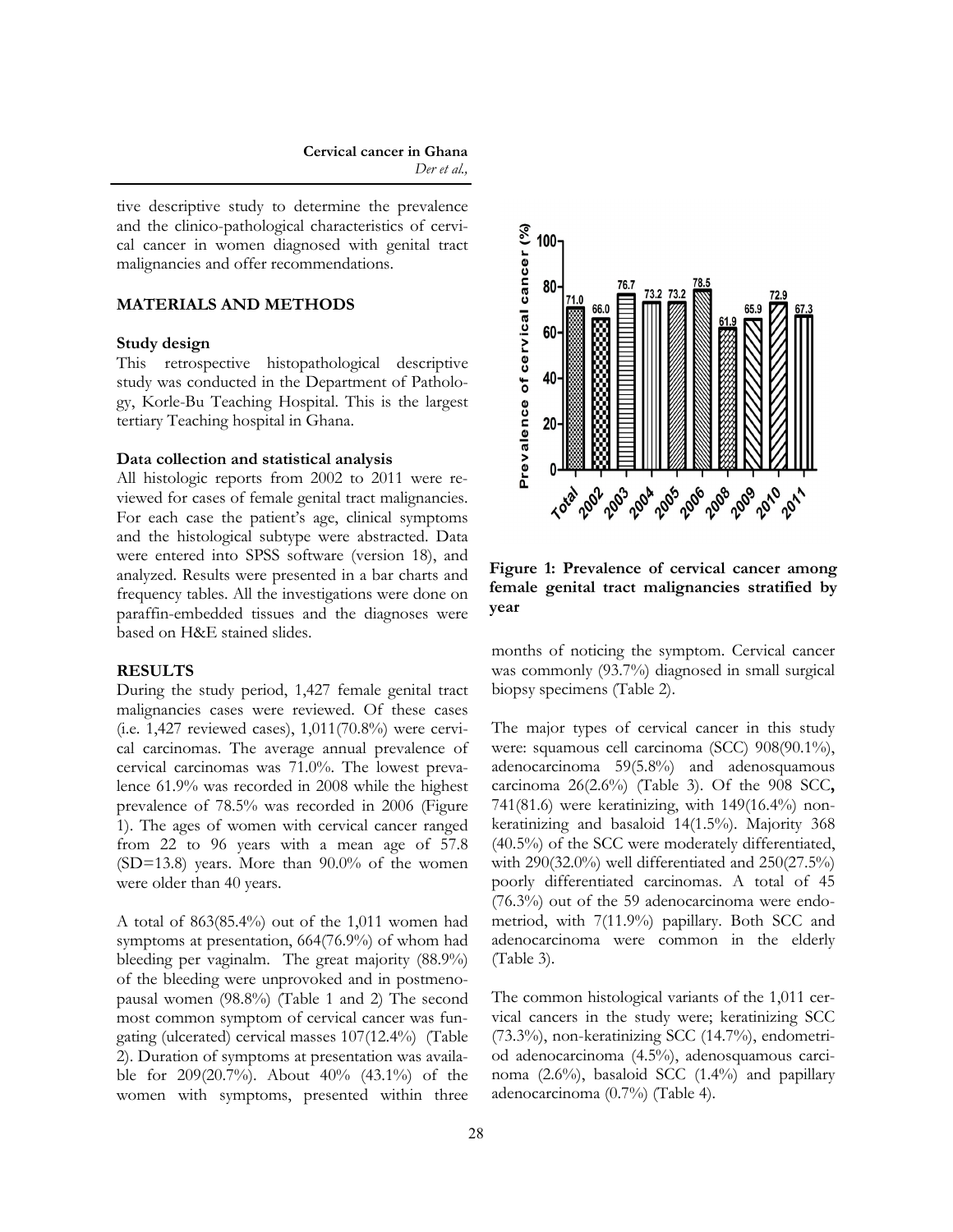| Table 1: Prevalence of cervical cancer among the studied population classified by age, type of bleeding and year |                         |                       |              |              |              |              |              |              |              |              |
|------------------------------------------------------------------------------------------------------------------|-------------------------|-----------------------|--------------|--------------|--------------|--------------|--------------|--------------|--------------|--------------|
| Variables                                                                                                        | Total                   | 2002                  | 2003         | 2004         | 2005         | 2006         | 2008         | 2009         | 2010         | 2011         |
|                                                                                                                  | 1008                    | 128                   | 69           | $\delta$     | 131          | 142          | 39           | 122          | 151          | 136          |
| Age group                                                                                                        |                         |                       |              |              |              |              |              |              |              |              |
| $\leq 29$                                                                                                        | $0(1.0\%)$              | $.8\%$<br>$\subseteq$ | $1(1.4\%)$   | $O(0.0\%)$   | $0(0.0\%)$   | $2(1.4\%)$   | $(00\%)$     | 2(1.6 %)     | 2(1.3%)      | $2(1.5\%)$   |
| $30 - 39$                                                                                                        | 73(7.2%)                | 10(7.8%)              | 6(8.7%)      | $2(2.2\%)$   | 18(13.7 %)   | $5(3.5\%)$   | $4(10.3\%)$  | $10(8.2\%)$  | 7(4.6%)      | $1(8.1\%)$   |
| 40-49                                                                                                            | 212(21.0%)              | $27(21.1\%)$          | $20(29.0\%)$ | 5(16.7 %)    | 25(19.1%)    | $31(21.8\%)$ | $10(25.6\%)$ | $26(21.3\%)$ | $34(22.5\%)$ | 24(17.6%)    |
| $50 - 59$                                                                                                        | $255(25.3\%)$           | $33(25.8\%)$          | $14(20.3\%)$ | 28(31.1%)    | 29(22.1%)    | 37(26.1%)    | 7(17.9%)     | 40(32.8%)    | 32(21.2%)    | $35(25.7\%)$ |
| $60 - 69$                                                                                                        | 232(23.0%)              | 24(18.8%)             | $12(17.4\%)$ | $23(25.6\%)$ | 29(22.1%)    | $36(25.4\%)$ | $(28.2\%)$   | 22(18.0%)    | 41(27.2%)    | 34(25.0)     |
| $\geq 70$                                                                                                        | 226(22.4%)              | $33(25.8\%)$          | $16(23.2\%)$ | $22(24.4\%)$ | $30(22.9\%)$ | $31(21.8\%)$ | 7(17.9%)     | 22(18.0%)    | $35(23.2\%)$ | $30(22.1\%)$ |
| Bleeding PV                                                                                                      |                         |                       |              |              |              |              |              |              |              |              |
| $n\binom{0}{0}$                                                                                                  | $664(76.9\%)$ 82(63.3%) |                       | $50(69.6\%)$ | $63(68.9\%)$ | 89(67.9%)    | $91(64.1\%)$ | 28(71.8%)    | $70(57.4\%)$ | $99(65.6\%)$ | 91(66.9%)    |
| Bleeding type                                                                                                    |                         |                       |              |              |              |              |              |              |              |              |
| Post coital BD                                                                                                   | 53(8.0%)                | $4(3.1\%)$            | $2(2.9\%)$   | $3(3.4\%)$   | $15(15.7\%)$ | $10(11.0\%)$ | 3(10.7%)     | 6(8.6%)      | 7(7.1%)      | $4(4.4\%)$   |
| Contact BD                                                                                                       | $21(3.1\%)$             | $1(0\%)$              | 2(0%)        | $1(0\%)$     | $2(1.1\%)$   | $4(4.4\%)$   | $(3.6\%)$    | $6(8.6\%)$   | $2(2.0\%)$   | $2(2.2\%)$   |
| Unprovoked BD                                                                                                    | 590(88.9%)              | 77(60.0%)             | 46(66.7%)    | 59(66.3%)    | $74(83.2\%)$ | $77(84.6\%)$ | 24(85.7%)    | 58(82.9%)    | $90(90.9\%)$ | 85(93.4%)    |

| Cervical cancer in Ghana |
|--------------------------|
|                          |

| Table 2: Clinical symptoms, durations and type |  |  |
|------------------------------------------------|--|--|
| of surgical specimens                          |  |  |

| Variables<br>$n\binom{0}{0}$ |             |  |
|------------------------------|-------------|--|
| Clinical symptoms            |             |  |
| Bleeding per vaginalm        | 664(76.9)   |  |
| Cervical mass                | 107(12.4)   |  |
| Vaginal discharege           | 70(8.1)     |  |
| Menorrhagia                  | 6(0.9)      |  |
| Abdominal mass               | 6(0.6)      |  |
| Others                       | 10(1.1)     |  |
| Duration (months)            |             |  |
| $\leq$ 3                     | 90(42.7)    |  |
| $4-6$                        | 47(23.2)    |  |
| 7-9                          | 12(5.7)     |  |
| $10 - 12$                    | 41(19.4)    |  |
| >12                          | 19(9.0)     |  |
| Total                        | 219(100.0)  |  |
| Specimen                     |             |  |
| Small biopsies               | 946(93.7%)  |  |
| TAH/BSO                      | 56(5.5)     |  |
| Others                       | 8(0.8)      |  |
| Total                        | 1011(100.0) |  |

**TAH/BSO = Total abdominal hysterectomy with or without bilateral Salpingo-oophrectomy**

#### **DISCUSSIONS**

During the period of study, the average annual prevalence of cervical cancer among histologically confirmed female genital tract malignancies was high (71.0%) and ranged from 61.9% - 78.5%. The high prevalence of cervical cancer among female genital tract malignancies in this study agreed with statistics in some parts of the world outside Africa, such as Pakistan where it accounts for 60.3% (Farkhunda *et al.,* 2010), and 88% in India (Paymaster 1964). Similarly, the high prevalence of cervical cancer in Accra, Ghana supports findings from other studies conducted in Africa where it accounts for about 85.0% of female genital tract malignancies, making it a major cause of cancer related morbidity and mortality [\(Denny and Anor](#_ENREF_5#_ENREF_5)[lu, 2012;](#_ENREF_5#_ENREF_5) Ferlay *et al.*[, 2010;](#_ENREF_6#_ENREF_6) [Nkyekyer, 2000;](#_ENREF_17#_ENREF_17) [Wittet](#_ENREF_23#_ENREF_23)  [and Tsu, 2008\).](#_ENREF_23#_ENREF_23)

Among the reasons for the high prevalence rate of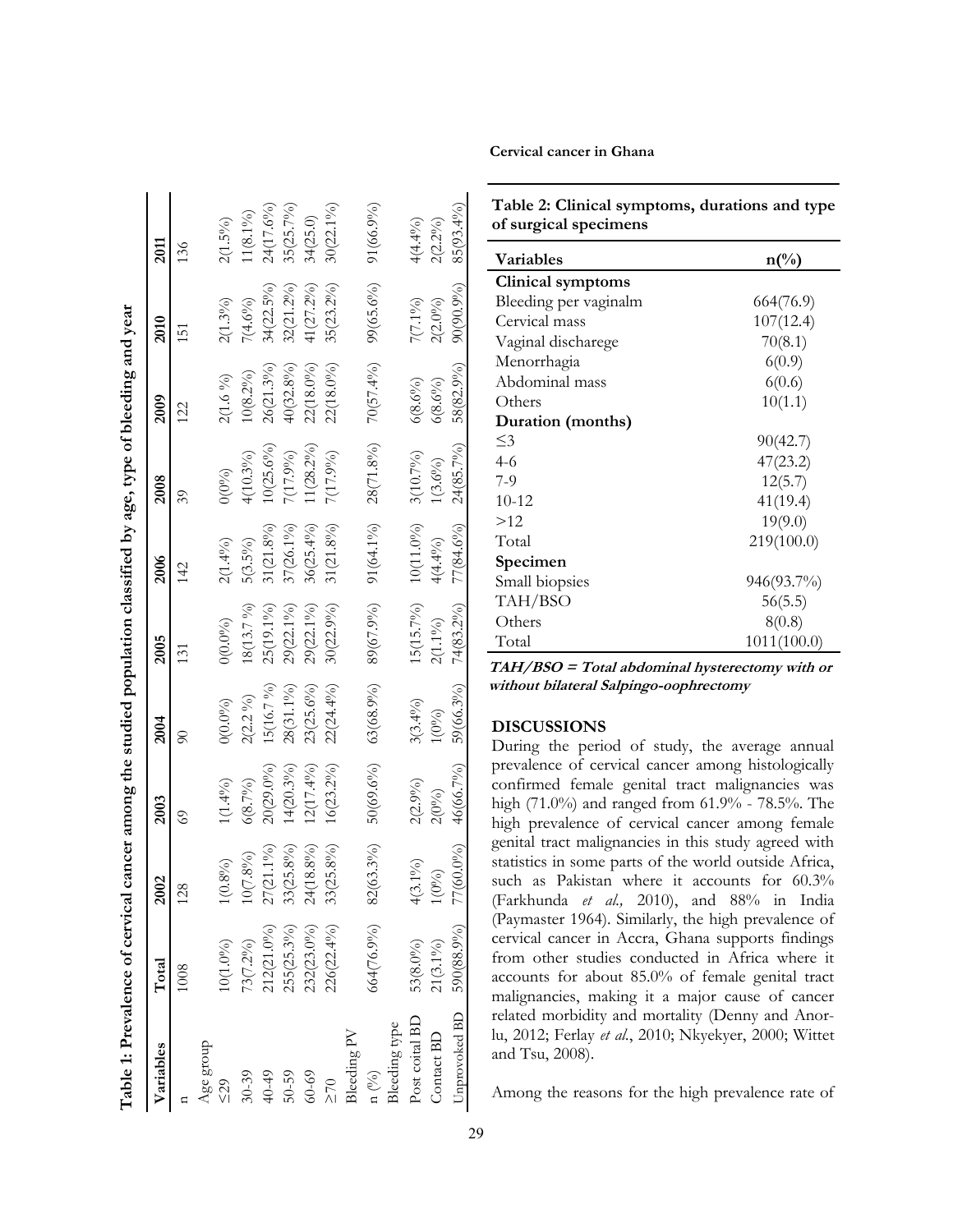# **Cervical cancer in Ghana**

*Der et al.,*

**Table 3: Prevalence of major groups of cervical cancer (histological diagnosis) stratified by age**

| <b>Variables</b>  | Total     | $\leq$ 29 | 30-39   | 40-49     | $50 - 59$ | 60-69     | $\geq 70$ |
|-------------------|-----------|-----------|---------|-----------|-----------|-----------|-----------|
| Adenocarcinoma    | 59(5.8)   | 0(0.0)    | 5(8.5)  | 17(28.8)  | 11(18.6)  | 16(27.1)  | 10(16.9)  |
| Adenosquamous     | 26(2.6)   | 0(0.0)    | 1(3.8)  | 9(34.6)   | 7(26.9)   | 6(23.1)   | 3(11.5)   |
| <b>SCC</b>        | 908(90.1) | 8(0.9)    | 67(7.4) | 185(20.4) | 231(25.4) | 207(22.4) | 210(22.8) |
| <b>MMMT</b>       | 3(0.3)    | 0(0.0)    | 0(0.0)  | 0(0.0)    | 1(33.3)   | 0(0.0)    | 2(3.1)    |
| Choriocarcinoma   | 3(0.3)    | 1(33.3)   | 0(0.0)  | 2(66.7)   | 0(0.0)    | 0(0.0)    | 0(0.0)    |
| Adenoid cystic ca | 5(0.5)    | 1(20.0)   | 0(0.0)  | 0(0.0)    | 0(0.0)    | 1(20.0)   | 3(60.0)   |
| Others            | 7(0.8)    | 0(0.0)    | 0(0.0)  | 0(0.0)    | 4(57.1)   | 2(28.6)   | 1(14.3)   |

.

| <b>Histological Type</b>   | Distribution,   |
|----------------------------|-----------------|
|                            | $n\binom{0}{0}$ |
| Keratinizing SCC           | 741(73.3)       |
| Non-keratinizing SCC       | 149(14.7)       |
| <b>Basaloid SCC</b>        | 14(1.4)         |
| Small cell SCC             | 2(0.2)          |
| Spindle SCC                | 1(0.1)          |
| Verrucous SCC              | 1(0.1)          |
| Endometriod Adenocarcinoma | 45(4.5)         |
| Papillary Adenocarcinoma   | 7(0.7)          |
| Clear cell Adenocarcinoma  | 4(0.4)          |
| Serous Adenocarcinoma      | 1(0.1)          |
| Mucinous Adenocarcinoma    | 1(0.1)          |
| Signet ring Adenocarcinoma | 1(0.1)          |
| Adenosquamous carcinoma    | 26(2.6)         |
| Choriocarcinoma            | 3(0.3)          |
| Adenoid cystic carcinoma   | 5(0.5)          |
| Lymphomas                  | 5(0.5)          |
| Alveolar rhabdomyosarcoma  | 1(0.1)          |
| Malignant spindle sarcoma  | 1(0.1)          |
| <b>MMMT</b>                | 3(0.3)          |
| Total                      | 1011(100.0)     |

cervical cancer in Africa are the lack of populationbased screening programs to detect early premalignant lesions, lack of vaccine against high-risk strains (serotypes 16, 18, 33, 35, 45) of human papillomavirus (HPV), that are known to cause the condition and the high prevalence of HIV co-infection in some parts of Africa (Denny *et al.*[, 2014\)](#_ENREF_4#_ENREF_4). Studies in the developed countries have shown that, organized screening programs have contributed significantly to the decline in morbidity and mortality of cervical cancer ([Surveillance Epidemiological and End Re](#_ENREF_20#_ENREF_20)[sults, 2013\).](#_ENREF_20#_ENREF_20) On the contrary due to lack of these programs in Sub-Saharan African developing countries including Ghana, cervical cancer remain the major killer of women ([Franco](#_ENREF_7#_ENREF_7) *et al.*, 2001; [Kyari](#_ENREF_13#_ENREF_13) *et al.*[, 2004\)](#_ENREF_13#_ENREF_13).

Majority (70.0%) of the women diagnosed with cervical cancer were older than 50 years, with a mean of 57.8 years. These age characteristics are similar to studies that found cancer of the uterine cervix to be commoner in relatively older (mean age of 53.4 years) women ([Patten, 1966\).](#_ENREF_18#_ENREF_18) This however differs from other studies that found young women (mean age of 48.0 years), to be at risk ([Reagan and](#_ENREF_19#_ENREF_19)  [Hicks, 1953;](#_ENREF_19#_ENREF_19) [Surveillance Epidemiological and End](#_ENREF_20#_ENREF_20)  [Results, 2013;](#_ENREF_20#_ENREF_20) [Vinh-Hung](#_ENREF_21#_ENREF_21) *et al.*, 2007). The older age group in this current study may be due to the fact that majority of the women were postmenopausal.

This study found that women with cervical cancer presented with vaginal bleeding (76.9%), fungating masses (12.7%) and vaginal discharge (8.1%). These symptoms are suggestive of an advanced stage of the disease at presentation. In Ghana, there is no population-based cervical cancer screening program. There are a few institutional based screening centres at Korle-Bu teaching hospital, Ridge hospital and other private medical laboratories, all within Accra. If screening facilities were available, accessible and affordable, many of these women would have had the lesion detected early and treated appropriately, thus reducing the number of women presenting at an advanced stage of the disease. The findings in this current study are therefore similar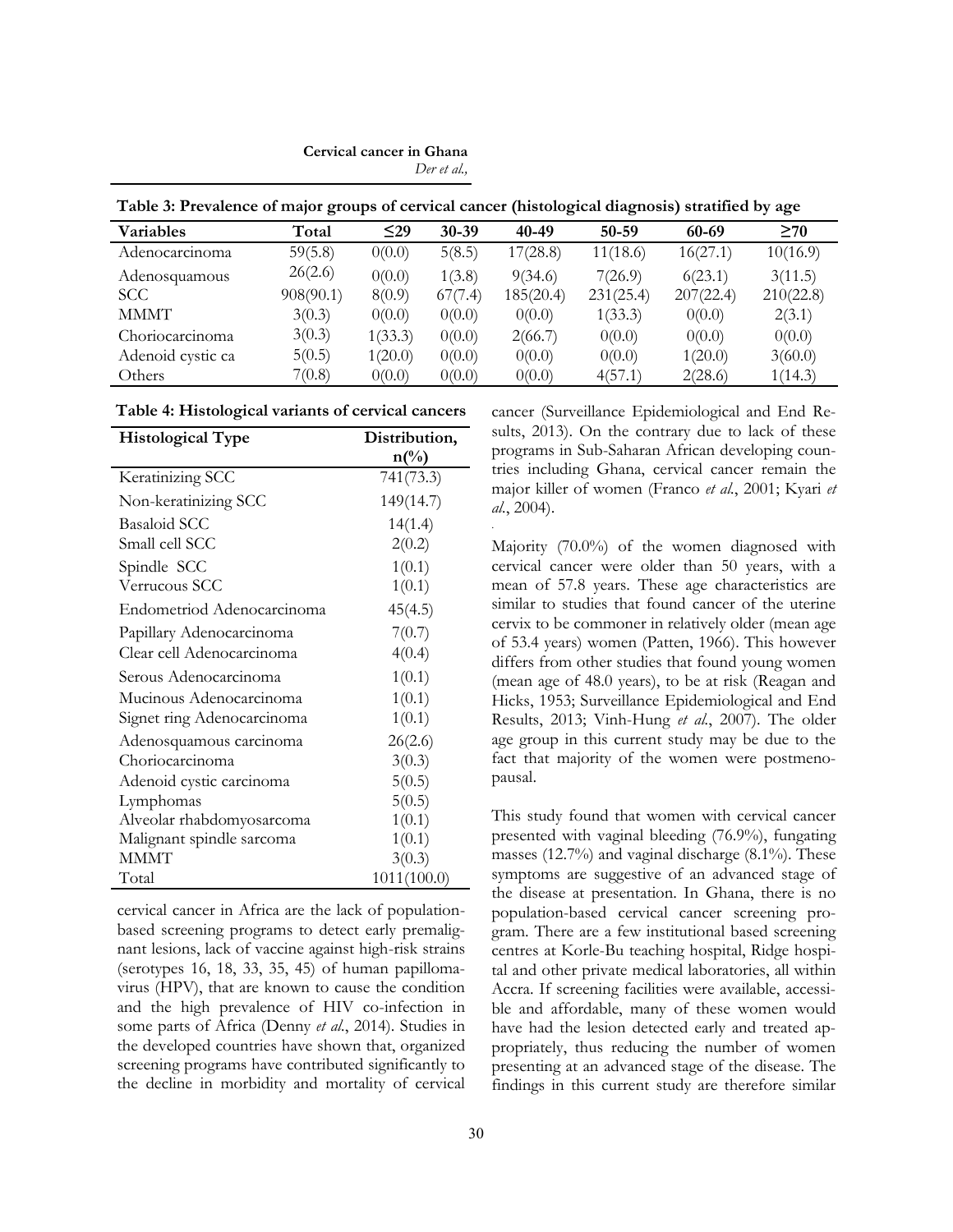to studies that showed that women living in areas where availability and accessibility of screening programs to detect premalignant lesion are lacking, present with cervical which is usually clinically advanced ([Canavan and Doshi, 2000;](#_ENREF_3#_ENREF_3) [Hamad, 2006;](#_ENREF_9#_ENREF_9) [Kumar](#_ENREF_12#_ENREF_12) *et al.*[, 2007;](#_ENREF_12#_ENREF_12) [Nanda, 2006\)](#_ENREF_14#_ENREF_14). Our findings are therefore similar to other developing countries with limited screening facilities ([Kidanto](#_ENREF_11#_ENREF_11) *et al.*, 2002; [Ngwalle](#_ENREF_16#_ENREF_16) *et al.*[, 2001\).](#_ENREF_16#_ENREF_16)

The common major histological types of cervical cancer in this study were: SCC (90.1%), adenocarcinoma (5.8%) and adenosquamous carcinoma (2.6%). This pattern of cervical cancer, with SCC as the predominant histological type is similar to studies in both the developed and developing countries [\(Abdul](#_ENREF_1#_ENREF_1) *et al.*[, 2006;](#_ENREF_1#_ENREF_1) [Frumovitz, 2013;](#_ENREF_8#_ENREF_8) [Vizcaino](#_ENREF_22#_ENREF_22) *et al.*, 2000). The commonest histological variant of cervical in this current study was keratinizing SCC and is similar to findings by [Ng and Reagan, \(1988\).](#_ENREF_15#_ENREF_15)

# **COCLUSION**

There is high prevalence of cervical cancer among female genital tract cancers in Accra, Ghana. The clinical presentation is that of advanced disease in relatively older women, majority of who were postmenopausal. Squamous cell carcinoma was found to be the major histological type of cervical cancer. It is strongly recommended that national screening programs for early detection of premalignant lesion be initiated and made available, accessible and affordable to women in Ghana.

## **COMPETING INTERESTS**

The authors declare that they have no competing interests.

#### **REFERENCE**

- Abdul, M, Mohamed, A, Mayun, A (2006) Nonsquamous cell carcinoma of the cervix in Zaria, Northern Nigeria: A clinic-pathological Analysis. *Annals of African Medicine* 5(3)**:** 118- 121.
- AIHW & AACR (2012) *Cancer in Australia: an overview 2012. Cancer series no. 74. Cat. no. CAN 70*  AIHW: Canberra.

#### **Cervical cancer in Ghana**

- Canavan, TP, Doshi, NR (2000) Cervical cancer. *Am Fam Physician* 61(5)**:** 1369-1376.
- Denny, L, Adewole, I, Anorlu, R, Dreyer, G, Moodley, M, Smith, T, Snyman, L, Wiredu, E, Molijn, A, Quint, W (2014) Human papillomavirus prevalence and type distribution in invasive cervical cancer in sub ‐Saharan Africa. *International journal of cancer* 134(6)**:** 1389-1398.
- Denny, L, Anorlu, R (2012) Cervical cancer in Africa. *Cancer Epidemiol Biomarkers Prev* 21(9)**:** 1434-1438.
- Ferlay, J, Shin, HR, Bray, F, Forman, D, Mathers, C, Parkin, DM (2010) Estimates of worldwide burden of cancer in 2008: GLOBOCAN 2008. *International journal of cancer* 127(12)**:** 2893-2917.
- Franco, EL, Duarte-Franco, E, Ferenczy, A (2001) Cervical cancer: epidemiology, prevention and the role of human papillomavirus infection. *Canadian Medical Association Journal* 164(7)**:** 1017-1025.
- Frumovitz, M (2013) Invasive cervical cancer: Epidemiology, risk factors, clinical manifestations, and diagnosis.
- Hamad, H (2006) Cancer initiatives in Sudan. *Annals of oncology* 17(suppl 8)**:** viii32-viii36.
- Jemal, A, Bray, F, Center, MM, Ferlay, J, Ward, E, Forman, D (2011) Global cancer statistics. *CA: a cancer journal for clinicians* 61(2)**:** 69-90.
- Kidanto, HL, Kilewo, CD, Moshiro, C (2002) Cancer of the cervix: knowledge and attitudes of female patients admitted at Muhimbili National Hospital, Dar es Salaam. *East Afr Med J* 79(9)**:** 467-475.
- Kumar, V, Abbas, AK, Fausto, N, Mitchell, RN (2007). In: *Robbins Basic Pathology* 8th edn, pp 718–721: Saunders Elsevier.
- Kyari, O, Nggada, H, Mairiga, A (2004) Malignant tumours of female genital tract in North Eastern Nigeria. *East African medical journal* 81 (3)**:** 142-145.
- Nanda, R (2006) Cervical cancer. In: *MedlinePlus Medical Encyclopedia*.
- Ng, ABP, Reagan, JW (1988) The pathology and cytopathology of squamous cell carcinoma of the uterine cervix. In: *compendium on*